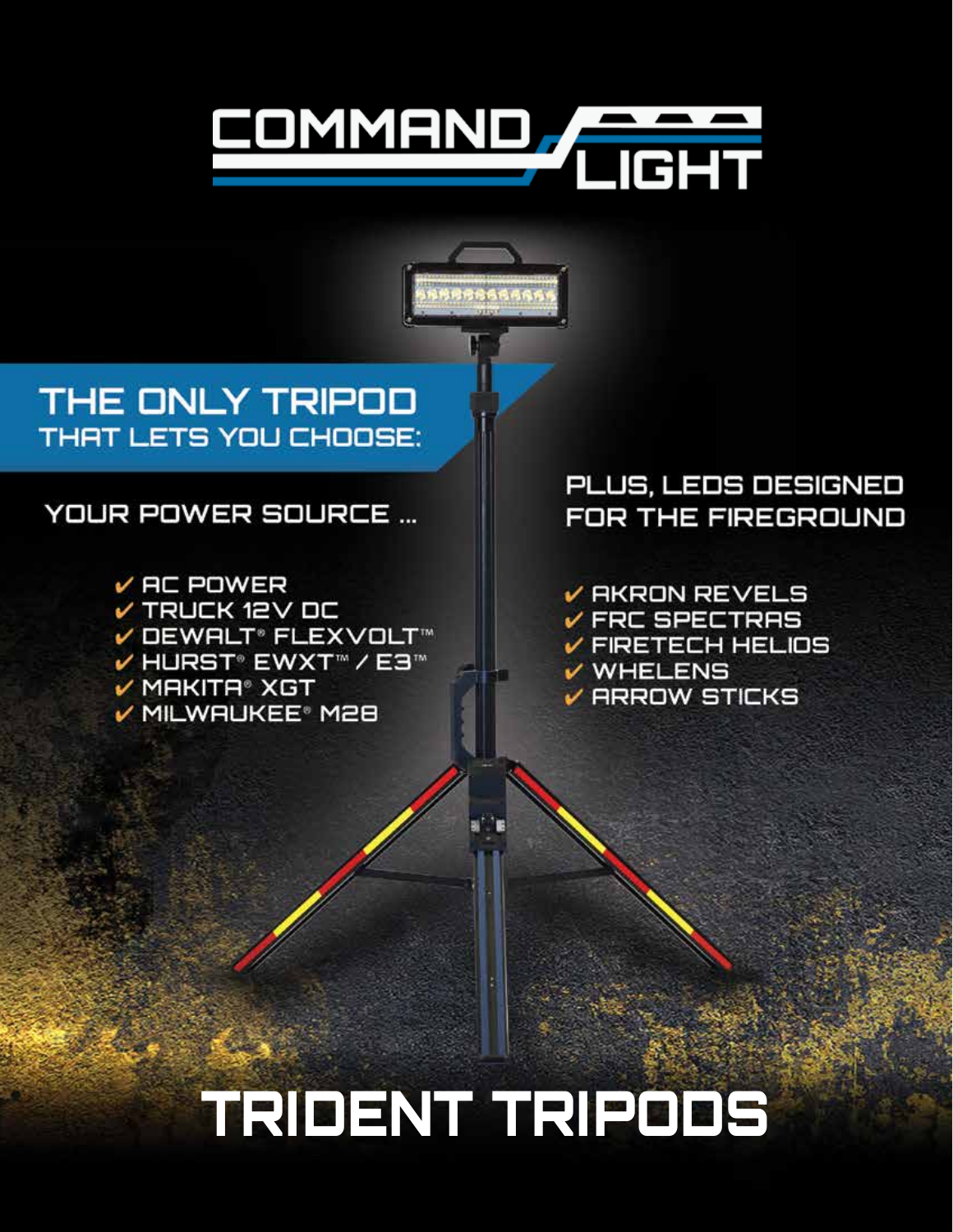## BATTERY TRIPODS

| Akron<br>Akron<br>Revels XL<br>Revels SL | FireTech<br>Helios      | <b>FRC</b><br>Mini Spectra | <b>FRC</b><br>Spectra     | Whelen<br>Pioneer Plus™<br>PCH1  | Whelen<br>Pioneer Plus™<br>PFH <sub>2</sub> |                                          |                      |                      | <b>Feniex Arrow Stick</b> | <b>COLUMN 1885 REPORTS</b> |                                  |                                             |
|------------------------------------------|-------------------------|----------------------------|---------------------------|----------------------------------|---------------------------------------------|------------------------------------------|----------------------|----------------------|---------------------------|----------------------------|----------------------------------|---------------------------------------------|
| EDS                                      |                         |                            |                           |                                  |                                             | <b>ESTIMATED RUN TIME **</b>             |                      |                      |                           |                            |                                  |                                             |
| DC                                       | <b>LIGHTING</b>         | <b>POWER</b><br>REQ.       | WT.*                      | <b>TOTAL</b><br><b>OUTPUT</b>    | DeWalt<br><b>FLEXVOLT</b><br>9Ah            | <b>DeWalt</b><br><b>FLEXVOLT</b><br>12Ah | Makita<br>XGT<br>4Ah | Makita<br>XGT<br>5Ah | Milwaukee<br>M28<br>3Ah   | Milwaukee<br>M28<br>5Ah    | <b>HURST®</b><br>EWXT/E3™<br>5Ah | <b>HURST<sup>®</sup></b><br>EWXT/E3™<br>9Ah |
| T50D-FN-BX                               | FRC Mini Spectra x 1    | <b>130W</b>                | 35 lbs<br>16 kg           | 14,000 lumens                    | 79<br>minutes                               | 105<br>minutes                           | 70<br>minutes        | 85<br>minutes        | 62<br>minutes             | 99<br>minutes              | χ                                | χ                                           |
| T50D-FS-BX                               | FRC Spectra x1          | <b>220W</b>                | 30 lbs<br>13 kg           | 20,000 lumens                    | 49<br>minutes                               | 64<br>minutes                            | 40<br>minutes        | 50<br>minutes        | 34<br>minutes             | 54<br>minutes              | X                                | χ                                           |
| <b>T50D-W1-BX</b>                        | Whelen PCH1 x 1         | <b>75W</b>                 | 25 lbs<br>$11 \text{ kg}$ | 10.130 lumens                    | 145<br>minutes                              | 192<br>minutes                           | 130<br>minutes       | 160<br>minutes       | 105<br>minutes            | 172<br>minutes             | χ                                | χ                                           |
| <b>T50D-W12-BX</b>                       | Whelen PCH1 x 2         | <b>150W</b>                | 35 lbs<br>$16$ kg         | 20,260 lumens                    | 74<br>minutes                               | 96<br>minutes                            | 65<br>minutes        | 81<br>minutes        | 54<br>minutes             | 86<br>minutes              | X                                | χ                                           |
| <b>T50D-W2-BX</b>                        | Whelen PFH2 x1          | <b>150W</b>                | 30 lbs<br>13 kg           | 20.261 lumens                    | 74<br>minutes                               | 96<br>minutes                            | 65<br>minutes        | 81<br>minutes        | 54<br>minutes             | 86<br>minutes              | X                                | χ                                           |
| T50D-CH-BX                               | FireTech Helios x 1     | 60W                        | 30 lbs<br>13 kg           | 14,000 lumens                    | 135<br>minutes                              | 175<br>minutes                           | 94<br>minutes        | 150<br>minutes       | 96<br>minutes             | 153<br>minutes             | X                                | χ                                           |
| <b>T50D-CH2-BX</b>                       | FireTech Helios x 2     | <b>120W</b>                | 45 lbs<br>$20$ kg         | 28,000 lumens                    | 67<br>minutes                               | 87<br>minutes                            | 47<br>minutes        | 75<br>minutes        | 48<br>minutes             | 76<br>minutes              | X                                | χ                                           |
| <b>T50D-AR-BX</b>                        | Akron Revel SL x 1      | <b>110W</b>                | 25 lbs<br>11 kg           | 14,000 lumens                    | 85<br>minutes                               | 110<br>minutes                           | 75<br>minutes        | 93<br>minutes        | 64<br>minutes             | 102<br>minutes             | 100<br>minutes                   | 184<br>minutes                              |
| T50D-AX-BX                               | Akron Revel XL x 1      | <b>220W</b>                | 35 lbs<br>$16$ kg         | 28.000 lumens                    | 42<br>minutes                               | 55<br>minutes                            | 37<br>minutes        | 46<br>minutes        | 32<br>minutes             | 51<br>minutes              | 50<br>minutes                    | 92<br>minutes                               |
| <b>T50D-LB-BX</b>                        | 60w Feniex Light Bar*** | 60W Max                    | 35 lbs<br>$16$ kg         | Arrow patterns<br>and floodlight | 150<br>minutes                              | 200<br>minutes                           | 120<br>minutes       | 150<br>minutes       | 100<br>minutes            | 165<br>minutes             | 165<br>minutes                   | 300<br>minutes                              |

 $BX = DC$  OPTIONS

Replace BX with power designation from chart on right.

#### MODEL ORDERING GUIDE

T50 = Trident 50" Tripod TP Truck Power Option<br>
The Bower Option<br>
The Bower Construction<br>
The Bower Construction<br>
The Bower Charger Select<br>
The Bower Charger Select<br>
The Property Construction<br>
The Property Construction<br>
The Property Construction<br> – Truck Power Option<br>– Shore Power Option<br>– Battery Ah<br>– Battery / Charger Selection<br>– LED Selection<br>– D = 12V DC DC MODELS



#### FINALLY, A TRIPOD DESIGNED FOR THE INDUSTRY.

Command Light continues to elevate scene lighting, this time revolutionizing the tripod lighting market with the introduction of the all-NEW Trident Tripod, the only tripod of its kind that lets departments choose their power source, plus their favorite firefighter LED. Pair AC Power, Truck 12V DC or one of four different non-proprietary battery options with Akron Revels, FRC Spectras, FireTech Helios, Whelen PioneerPlus or a Feniex Arrow Stick.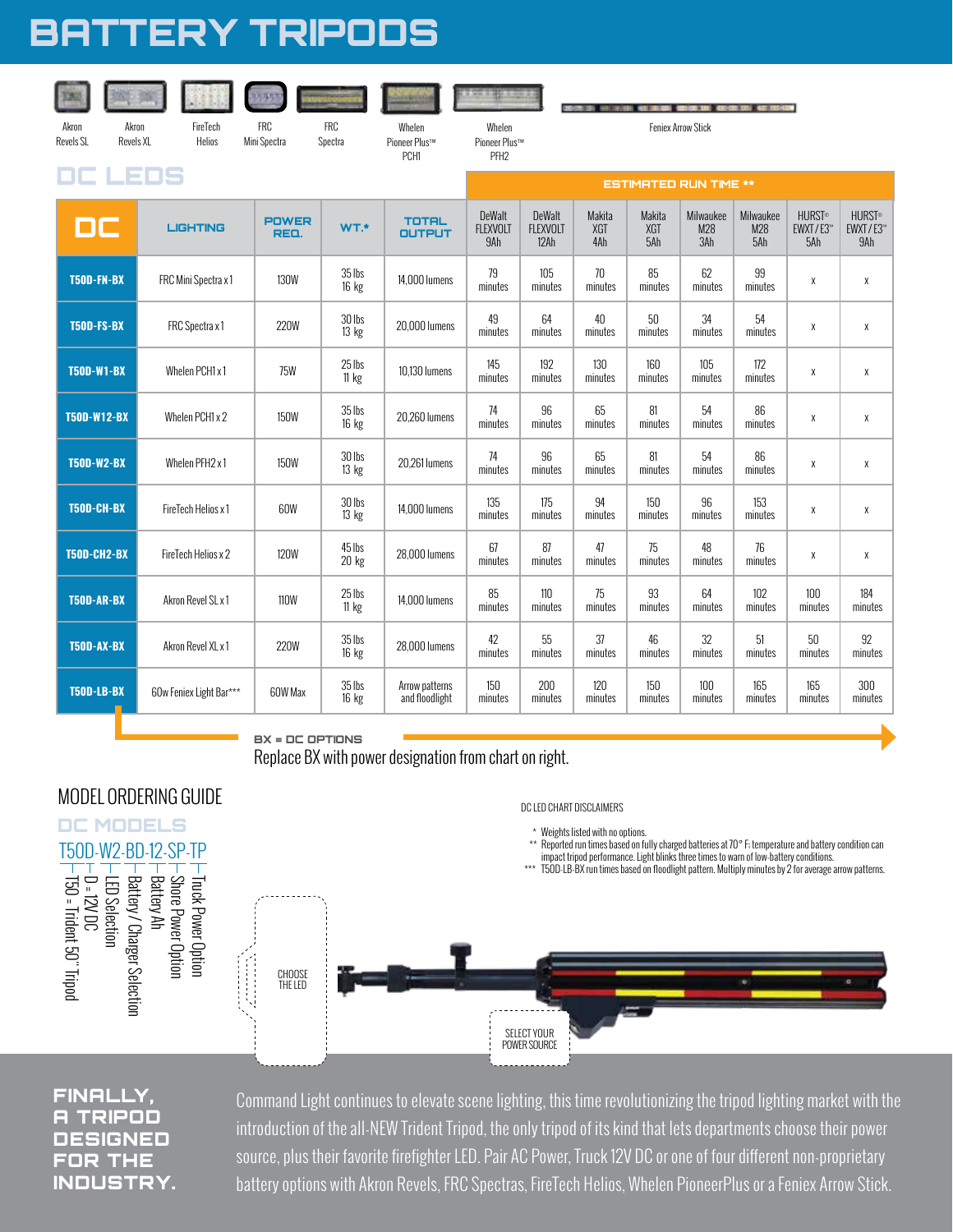

### DC POWER OPTIONS AC LEDS

| DС<br>OPTIONS*                    | DESCRIPTION                                                               |                                                                                                |  |  |  |  |
|-----------------------------------|---------------------------------------------------------------------------|------------------------------------------------------------------------------------------------|--|--|--|--|
| <b>DELETE BX*</b>                 | No Battery Capability, 12V DC-Powered Tripod ONLY                         |                                                                                                |  |  |  |  |
| BD                                | Battery Option - DeWalt FLEXVOLT Ready                                    |                                                                                                |  |  |  |  |
| <b>BD-09</b>                      | DeWalt FLEXVOLT 9Ah Battery and Fast Charger                              |                                                                                                |  |  |  |  |
| $BD-12$                           | DeWalt FLEXVOLT 12Ah Battery and Fast Charger                             |                                                                                                |  |  |  |  |
| BK                                | Battery Option - Makita XGT Ready                                         |                                                                                                |  |  |  |  |
| <b>BK-04</b>                      | Battery Option - Makita XGT 4Ah Battery and Charger                       |                                                                                                |  |  |  |  |
| <b>BK-05</b>                      | Battery Option - Makita XGT 5Ah Battery and Charger                       |                                                                                                |  |  |  |  |
| <b>BW</b>                         | Battery Option - Milwaukee M28 Ready***                                   |                                                                                                |  |  |  |  |
| BH                                | Battery Option - HURST EWXT / E3 Ready ****                               |                                                                                                |  |  |  |  |
| $SP**$                            | 120V AC Shore Power Option - 15A Plug                                     |                                                                                                |  |  |  |  |
| <b>TP</b>                         | 12V DC Truck Power Option                                                 |                                                                                                |  |  |  |  |
| <b>TP-MB</b>                      | 12V DC Truck Power Option + Truck Mounting Brackets with Quick Disconnect |                                                                                                |  |  |  |  |
| <b>BUNDLES</b>                    | <b>MODEL</b><br><b>DESCRIPTION</b>                                        |                                                                                                |  |  |  |  |
| <b>POWER</b>                      | <b>T50D-FS-BD-12-SP</b>                                                   | 50" Tripod, 220W FRC Spectra LED x 1, DeWalt<br>12Ah Battery + Charger, 120V AC Shore Power    |  |  |  |  |
| <b>BUNDLES</b>                    | <b>T50D-FS-BK-05-SP</b>                                                   | 50" Tripod, 220W FRC Spectra LED x 1, Makita<br>5Ah Battery + Charger, 120V AC Shore Power     |  |  |  |  |
| <b>BALANCED</b>                   | T50D-W2-BD-12-SP                                                          | 50" Tripod, 150W Whelen PFH2 LED x 1, DeWalt<br>12Ah Battery and Charger, 120V AC Shore Power  |  |  |  |  |
| <b>BUNDLES</b>                    |                                                                           |                                                                                                |  |  |  |  |
|                                   | T50D-W2-BK-05-SP                                                          | 50" Tripod, 150W Whelen PFH2 LED x 1, Makita<br>5Ah Battery + Charger, 120V AC Shore Power     |  |  |  |  |
|                                   | <b>T50D-CH-BD-12-SP</b>                                                   | 50" Tripod, 60W FireTech Helios LED x 1, DeWalt<br>12Ah Battery + Charger, 120V AC Shore Power |  |  |  |  |
| <b>RUN-TIME</b><br><b>BUNDLES</b> | <b>T50D-CH-BK-05-SP</b>                                                   | 50" Tripod, 60W Firetech Helios LED x 1, Makita<br>5Ah Battery + Charger, 120V AC Shore Power  |  |  |  |  |
| <b>VALUE</b>                      | <b>T50D-AR-BD-09-SP</b>                                                   | 50" Tripod, 110W Akron Revel LED x 1, DeWalt<br>9Ah Battery + Charger, 120V AC Shore Power     |  |  |  |  |

DC POWER OPTION DISCLAIMERS

- 
- 
- \* Must pick 1 Battery Option or Truck Power Option.<br>\*\* Shore Power only available in addition to a Battery Option.<br>\*\*\* For M28 batteries or chargers, please see your Genesis, TNT or Weber dealer.<br>\*\*\*\* HURST®, EWXT™/E3™ and
- sold exclusively through the HURST dealer network. The HURST models are only available with Akron LEDs.

## AC TRIPODS

FireTech Helios

FRC Spectra Spectra Max

FRC

Whelen Pioneer Plus™ PSP1

Whelen Pioneer Plus™ PFP4

| AC              | <b>LIGHTING</b>     | <b>POWER</b><br>REQ.   | WT.*                | <b>TOTAL</b><br><b>OUTPUT</b> |  |
|-----------------|---------------------|------------------------|---------------------|-------------------------------|--|
| <b>T50A-FS</b>  | FRC Spectra x 1     | 120V AC<br><b>220W</b> | $30$ lbs<br>13 kg   | 20,000 lumens                 |  |
| <b>T50A-FX</b>  | FRC Spectra Max x 1 | 120V AC<br>335W        | $30$ lbs<br>13 kg   | 28,000 lumens                 |  |
| <b>T50A-W1</b>  | Whelen PSP1 x 1     | 120V AC<br>75W         | $25$ lhs<br>11 $kg$ | 8,517 lumens                  |  |
| <b>T50A-W12</b> | Whelen PSP1 x 2     | 120V AC<br><b>150W</b> | $35$ lbs<br>16 kg   | 17,034 lumens                 |  |
| <b>T50A-W2</b>  | Whelen PFP2 x1      | 120V AC<br><b>150W</b> | $30$ lbs<br>13 kg   | 20,442 lumens                 |  |
| <b>T50A-W4</b>  | Whelen PFP4 x 1     | 120V AC<br>300W        | $35$ lbs<br>16 kg   | 40,884 lumens                 |  |
| <b>T50A-CH</b>  | FireTech Helios x 1 | 120V AC<br>60W         | $30$ lbs<br>13 kg   | 14,000 lumens                 |  |
| <b>T50A-CH2</b> | FireTech Helios x 2 | 120V AC<br>120W        | 45 lbs<br>$20$ kg   | 28.000 lumens                 |  |

\* Weights listed with no options.

#### AC POWER OPTIONS

| 8C<br>OPTIONS | DESCRIPTION                                                 |  |  |
|---------------|-------------------------------------------------------------|--|--|
| $L5 - 15$     | L5-15 Twist Lock in lieu of Standard 3-Prong Plug - 115V AC |  |  |
| $L5-20$       | L5-20 Twist Lock in lieu of Standard 3-Prong Plug - 115V AC |  |  |
| $16 - 15$     | L6-15 Twist Lock in lieu of Standard 3-Prong Plug - 230V AC |  |  |

Truck Mounting Brackets<br>Twist Lock ILO of 3-Prong Plug / Amp

\* L6-15 230V AC plugs only available with FRC and FireTech LEDs.

MODEL **AC MODELS** T50A-FS-L5-20-MB<br>
T50A-FS-L5-20-MB<br>
T50A-FS-L5-20-MB<br>
T50A-FS-L5-20-MB<br>
T50A-FS-L5-20-MB<br>
T50A-FS-L5-20-MB<br>
T50A-FS-L5-20-MB **ORDERING** GUIDE >  $-$  T50  $=$  Trident 50" Tripod T50 = Trident 50" Tripod